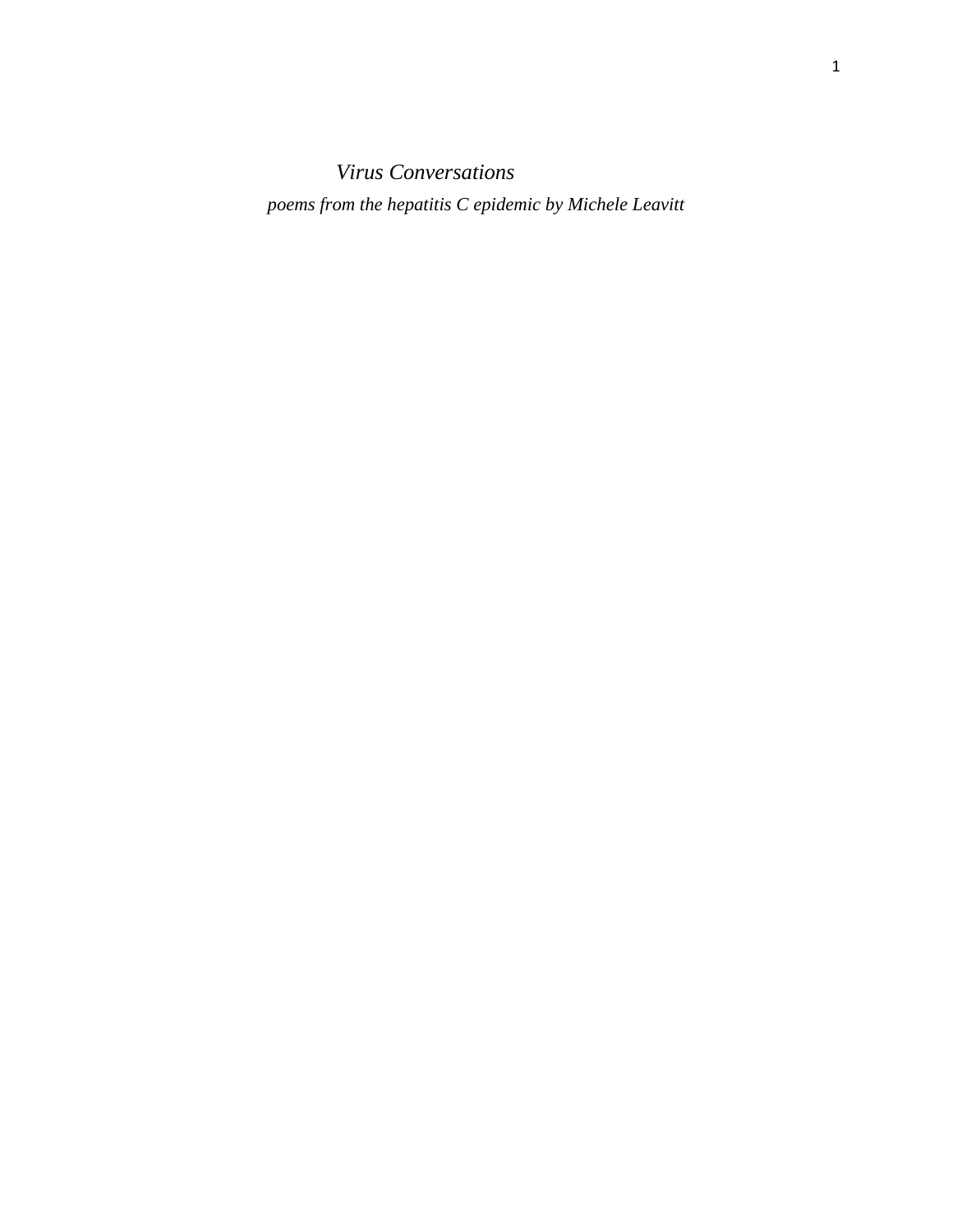*Disease is not of the body but of the place. --Seneca the Elder*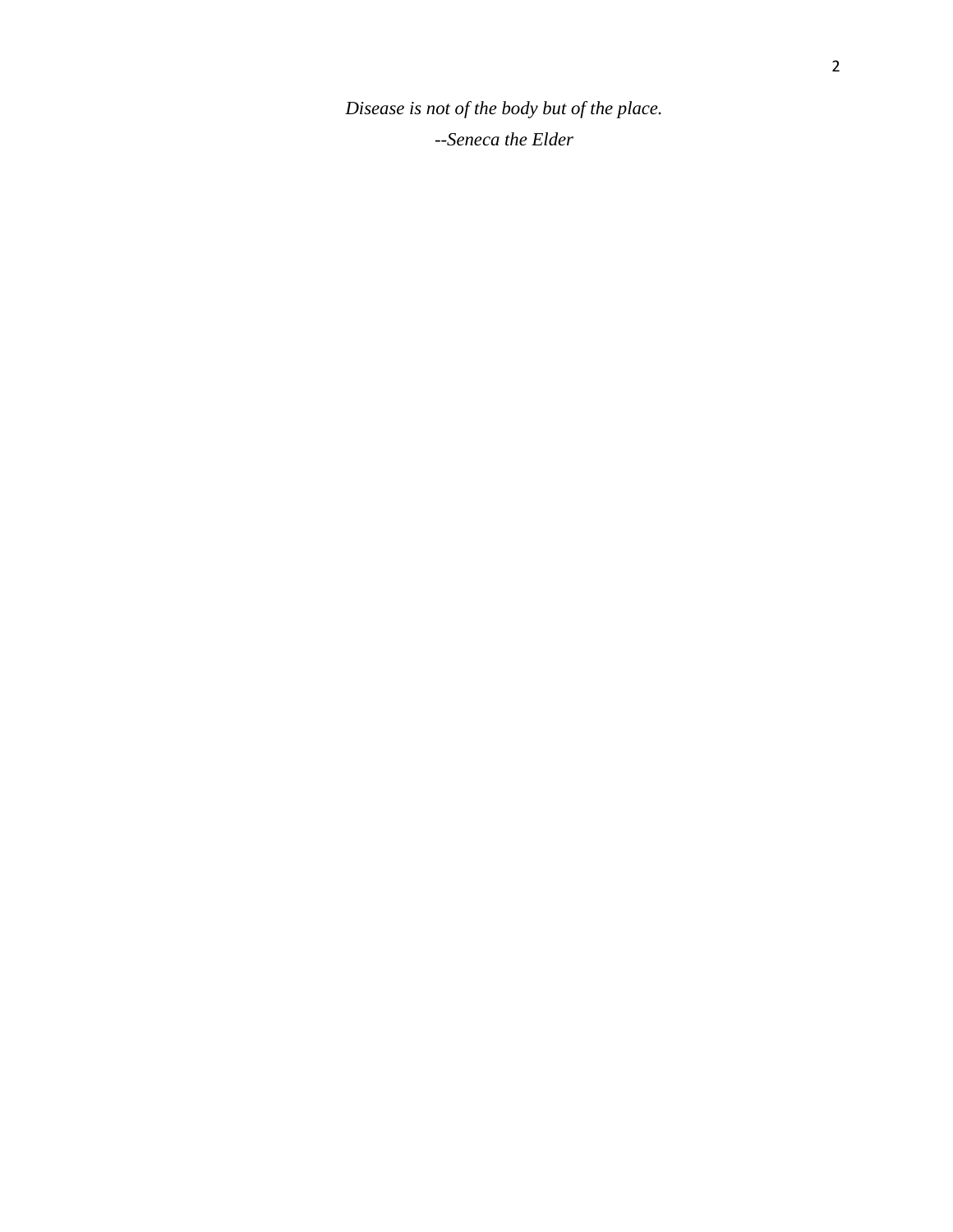# **Table of Contents**

<span id="page-2-0"></span>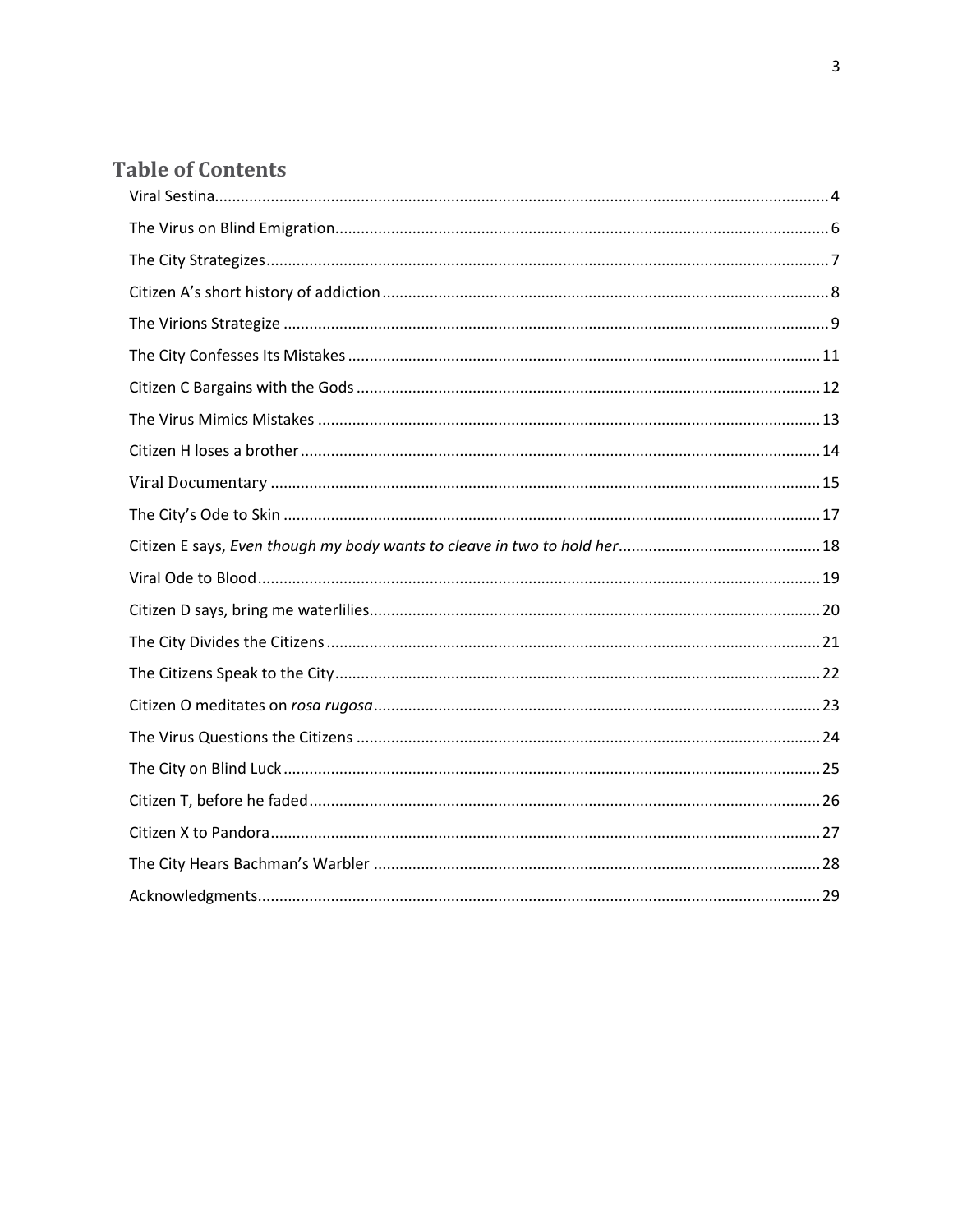## Viral Sestina

We

attach

ourcells

to

living

you.

You,

we

living

to

attach

ourselves.

Ourcells.

You

attack,

too.

We,

living,

living

ourcells,

we

to

you

attach,

attach

living

you

to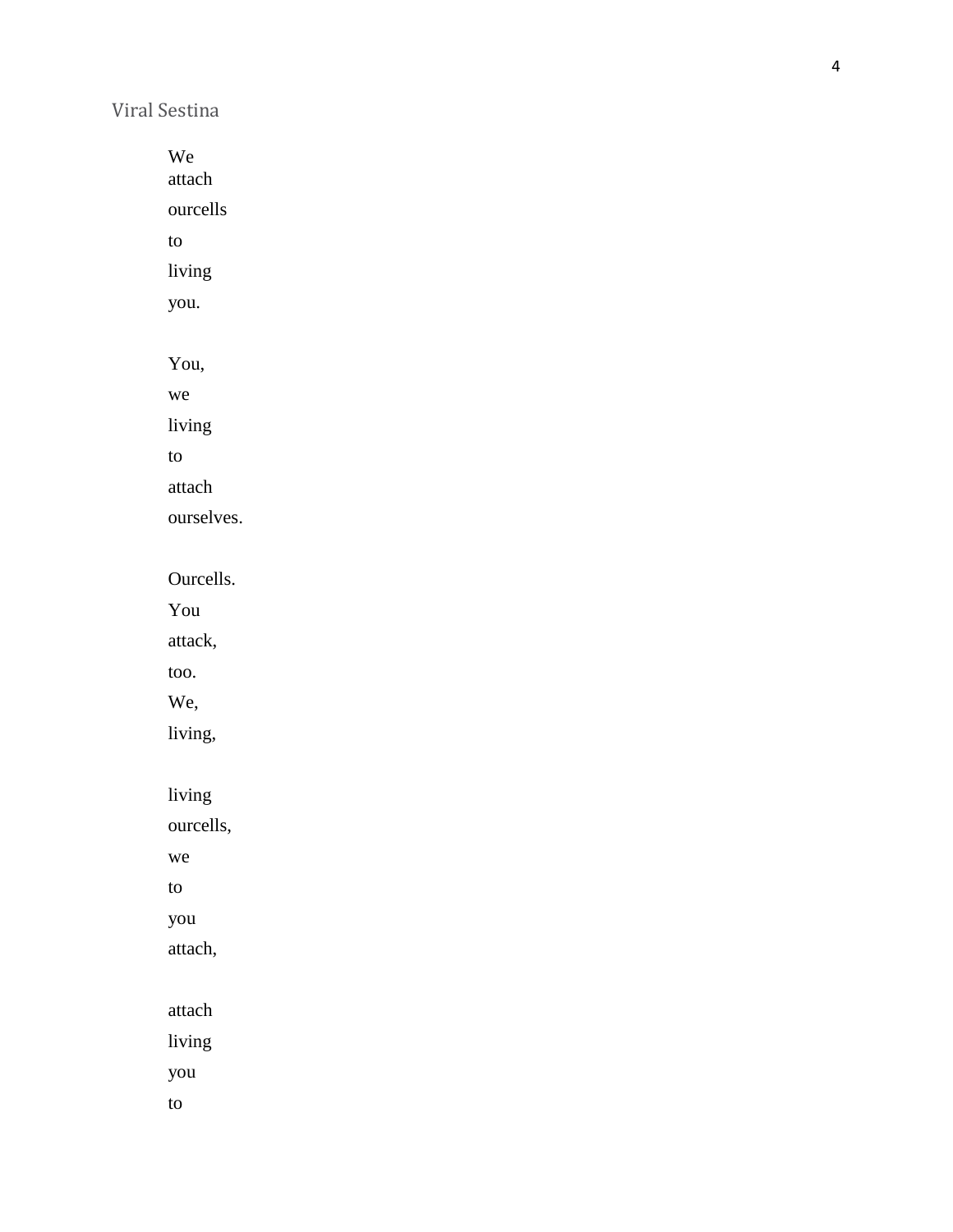ourcells. We,

we

attach

ourselves

to

living you.

Attached , living

too, ourcells,

yourcells, we.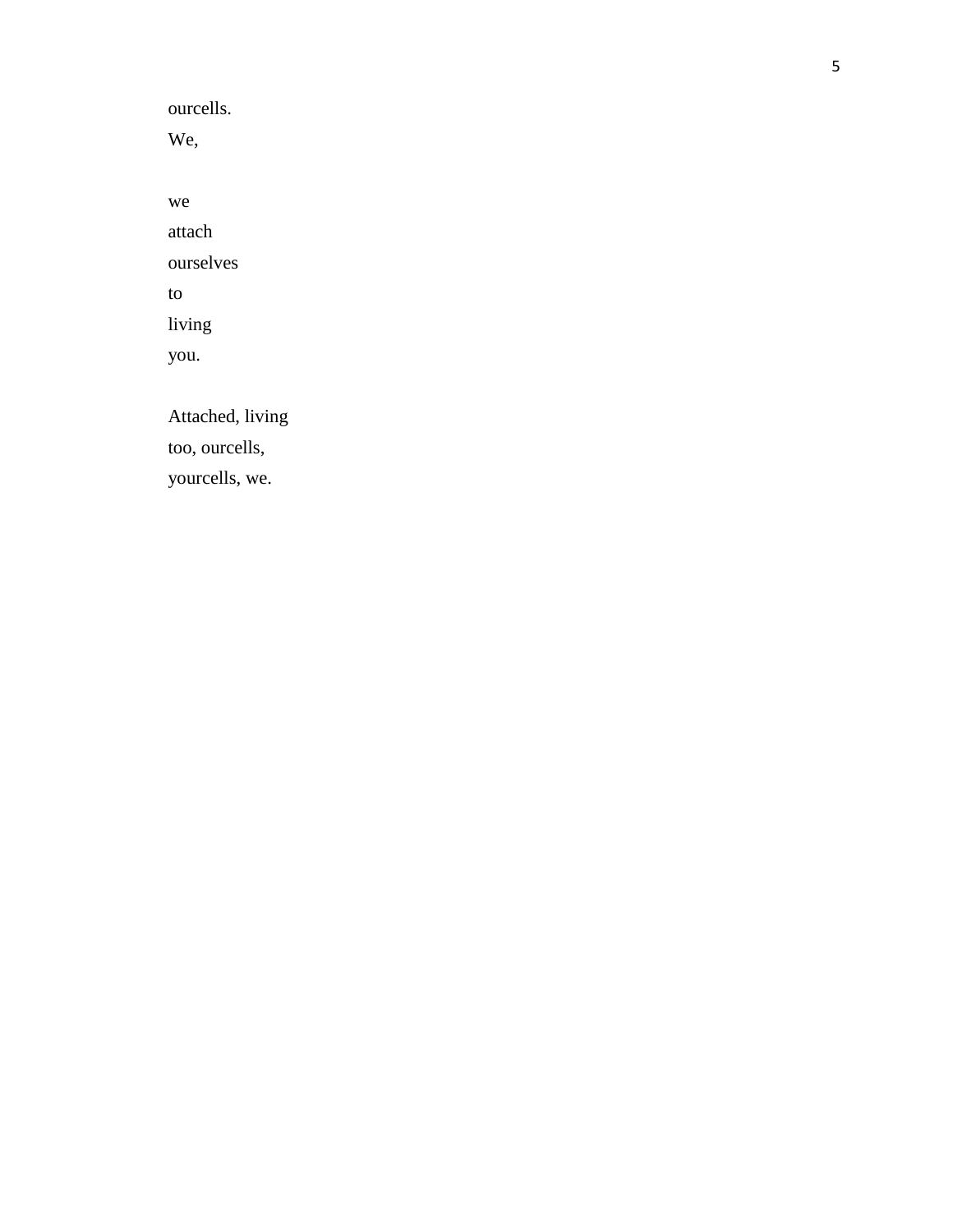### <span id="page-5-0"></span>The Virus on Blind Emigration

we who can not see paths of distribution seeds floating on a wave we learn to trust whatever currents carry us what tidal

flux

vacuum syringe hypodermic pin powers blood in powers blood out strands us lands us in glassy tubes and needles we learn

to

trust each pause before each plunge each vector each path and bridge we cannot see each anonymous host each warm reliable wave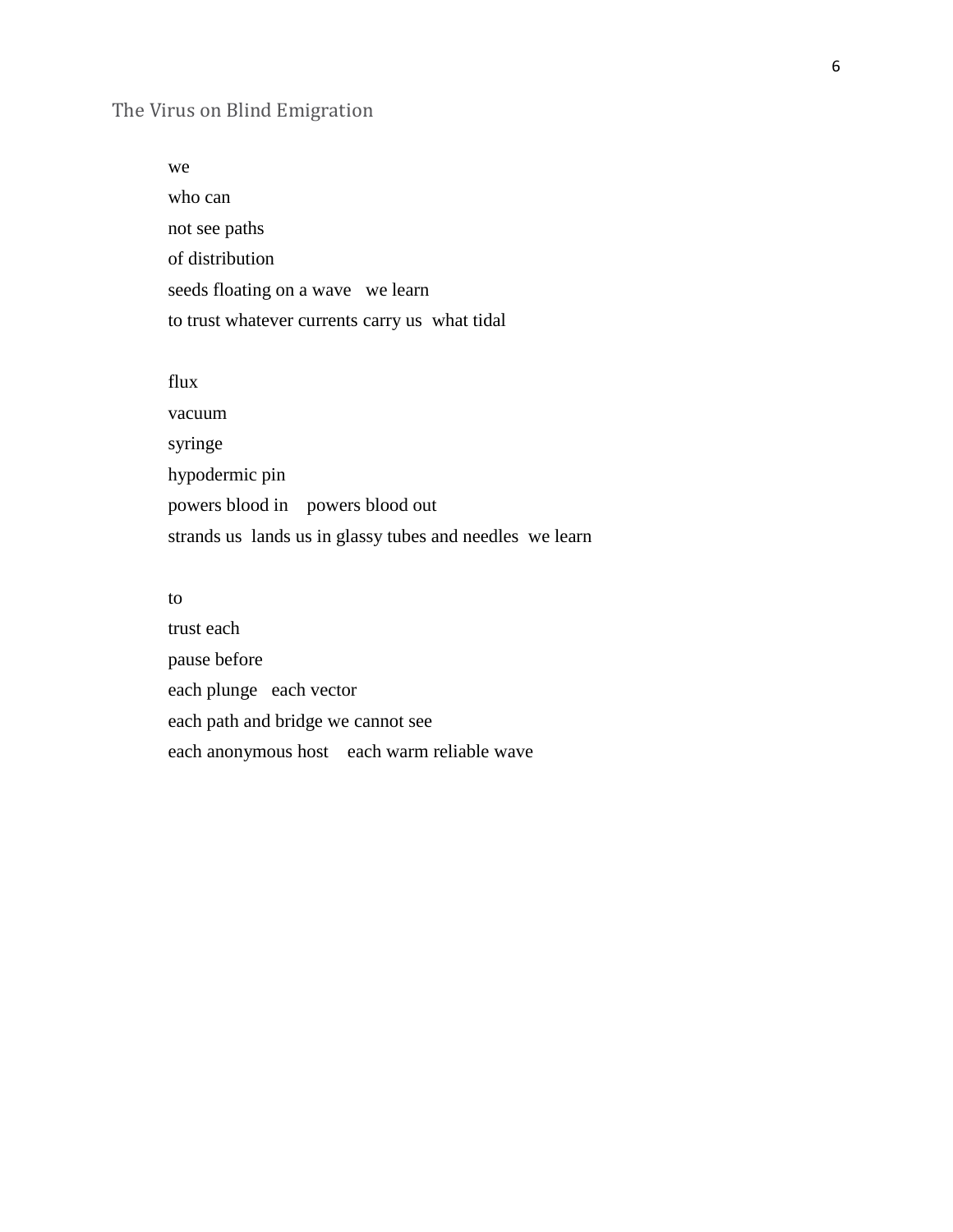<span id="page-6-0"></span>If gods express their wrath by visiting their herds with plagues, then we are bound to take precautions, ostracize the ones who bring their souls to sickness through their sins and break old rules against unbridled wanting – whores and addicts, riff-raff, white trash, the lower class with bone-knobs poking out through skin, and sores and wretched, oozing scabs. Don't call us passé.

Common sense and science, evolution – survival of the fittest – all say avoid the sick; we aren't talking superstition here. Not entirely. Mercies destroyed

other states. We're not such timid clods. We make the rules; we are now the gods.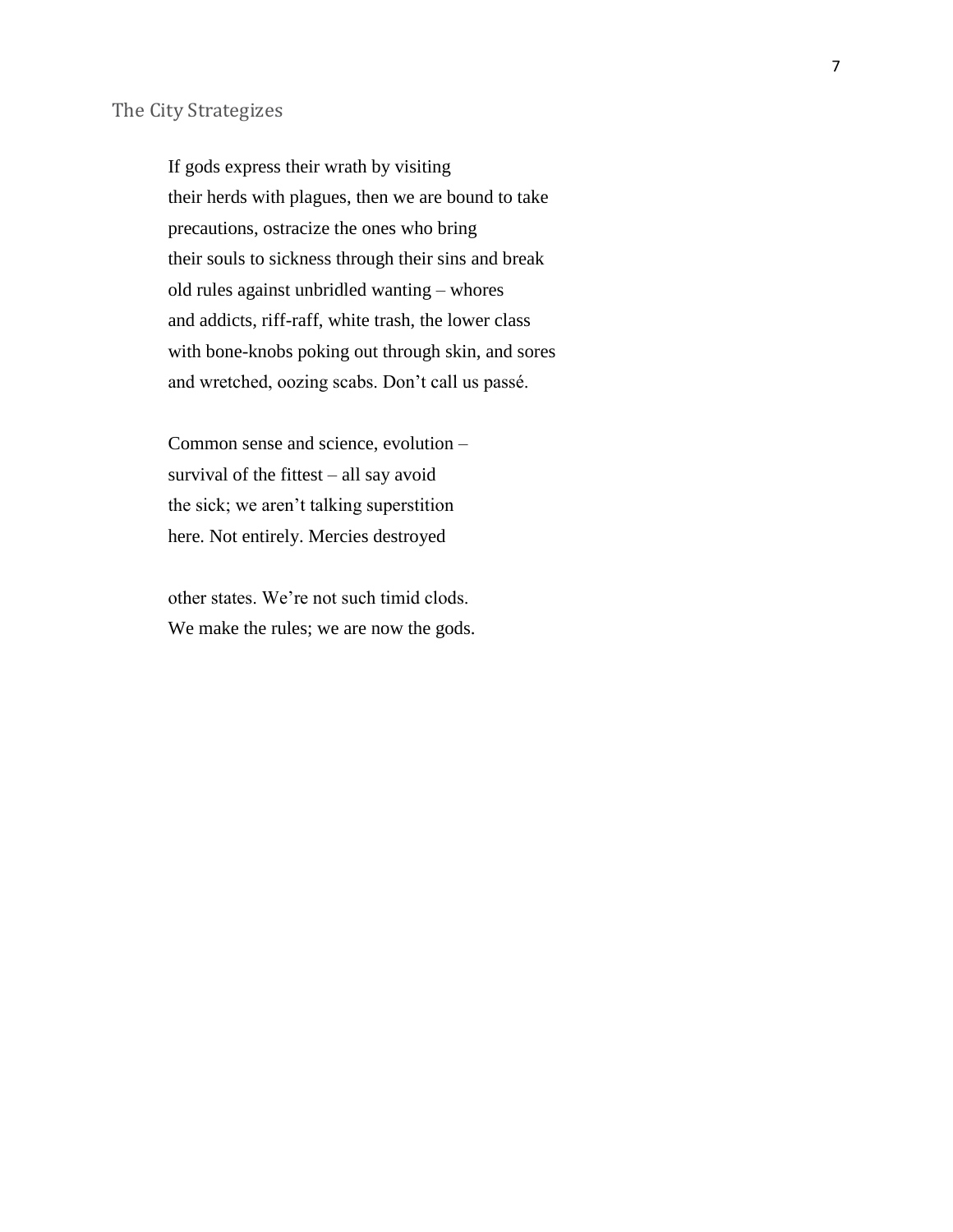<span id="page-7-0"></span>Citizen A's short history of addiction

*All around the mulberry bush The monkey chased the weasel; The monkey thought 'twas all in fun. . .*

The monkey piggybacks when you're still young cough syrup sweet as berries on the tongue when drunk directly from the amber bottle rather than the spoon that makes a comeback after Librium solutions for rebellion, boilermaker cups of everything after bottles of Boone's Farm wine smashed then wasted marijuana rolled in strawberry papers thinner than white blotter acid test this someone says it's the best stuff ever when the flame under the dope-spoon flares the metal blue poke goes the needle mulberry monkey weasel.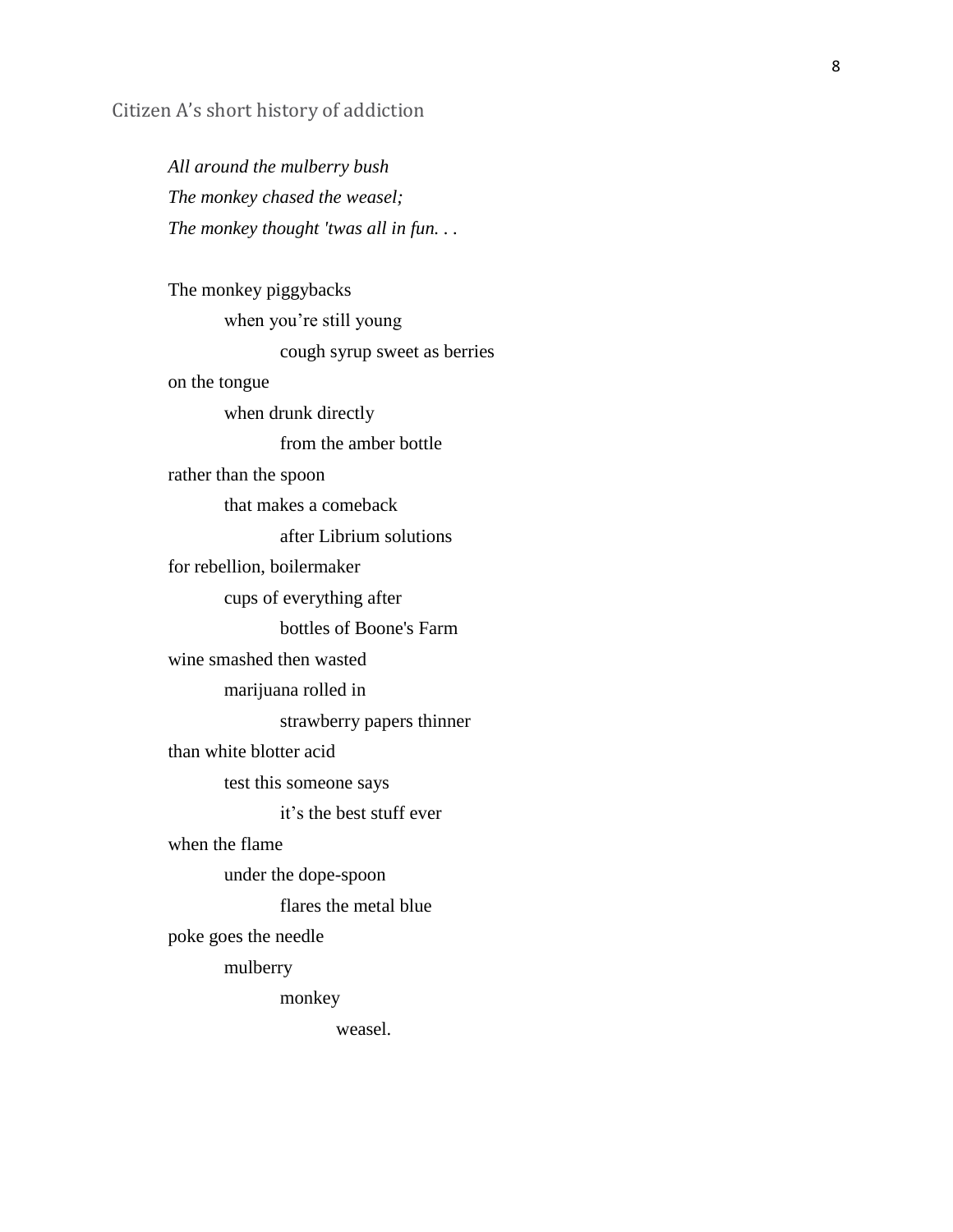<span id="page-8-0"></span>The Virions Strategize

*us*

as greedy invaders colonizing *your* lives silly we're invisible to naked eyes content to squat in corners of your cells

we

thrive but you authorize massive genocides our lives are sacred slow and mild our footprints take decades to show up in your body

on our micro scale decades mean millennia try to deny our right to life

try we will pantomime submission while genotypes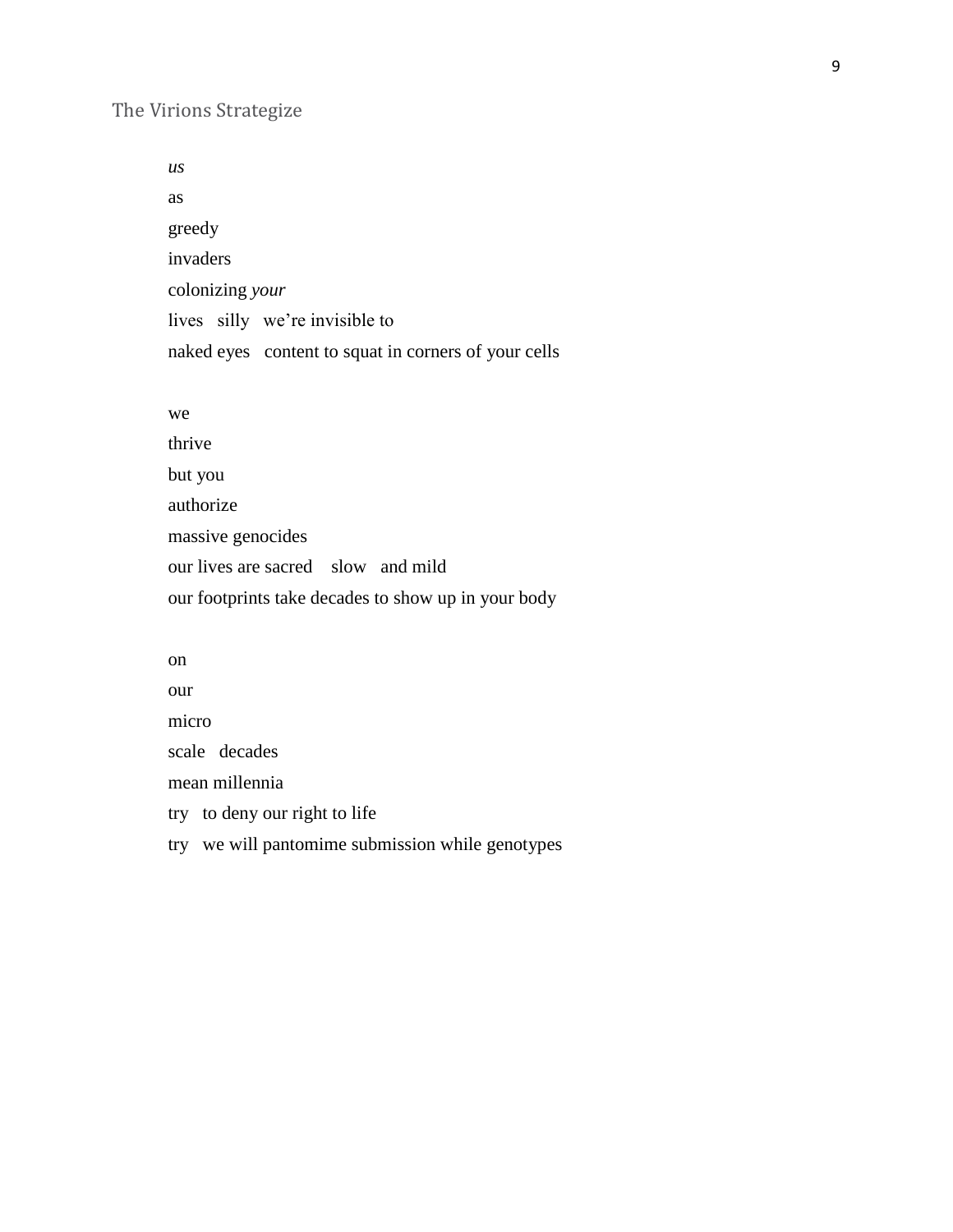wait mate mutate conjugate translate infiltrate reduplicate accumulate we do not gradually reproduce -- we replicate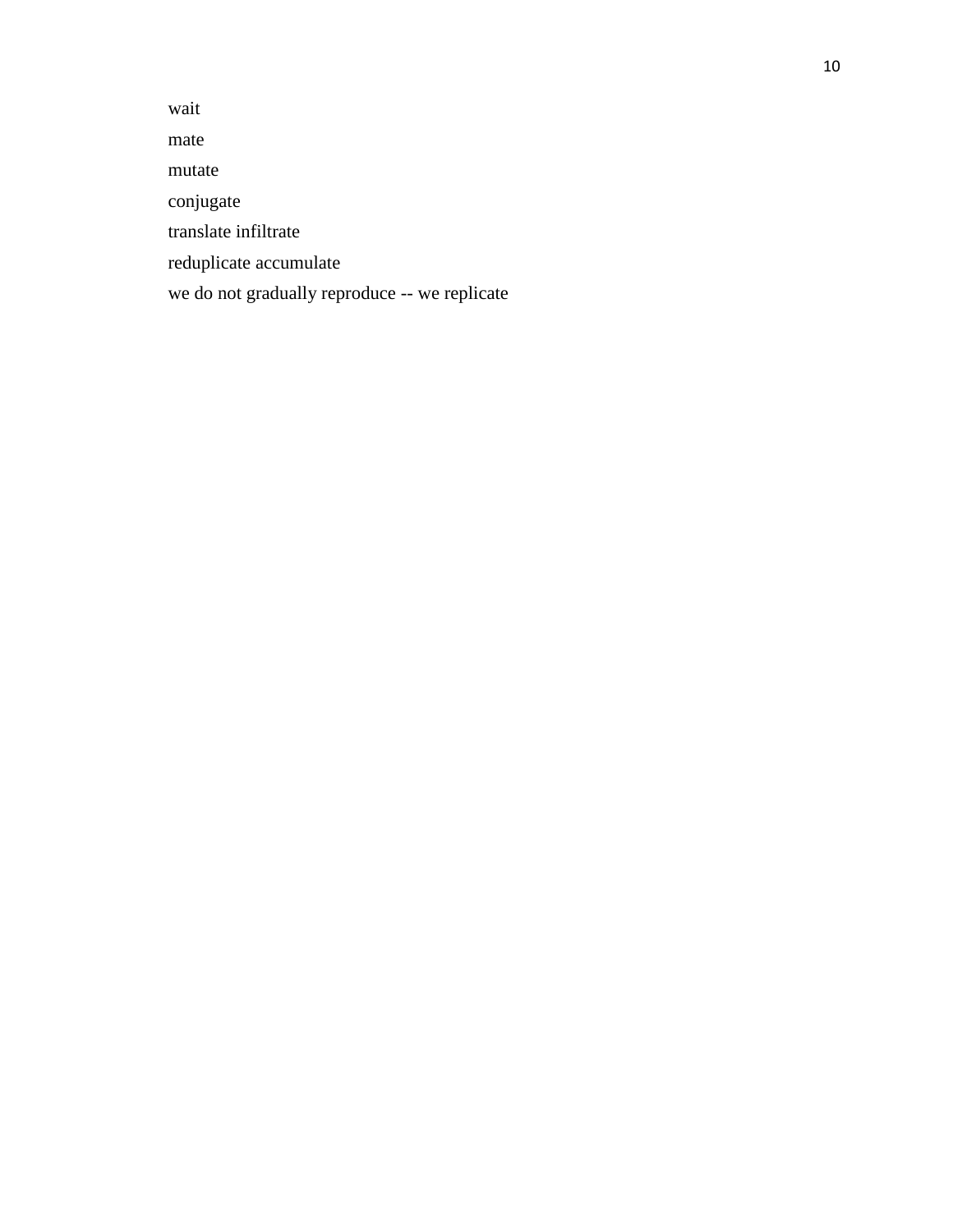## <span id="page-10-0"></span>The City Confesses Its Mistakes

Mistakes? We simply don't make any. That's the beauty of a collective vision. It has been ever so: we strengthen by insisting on homogeny.

And we protect our own. No one is harmed but the white goat we tied to a tree beyond the moat, the one we all get to stone.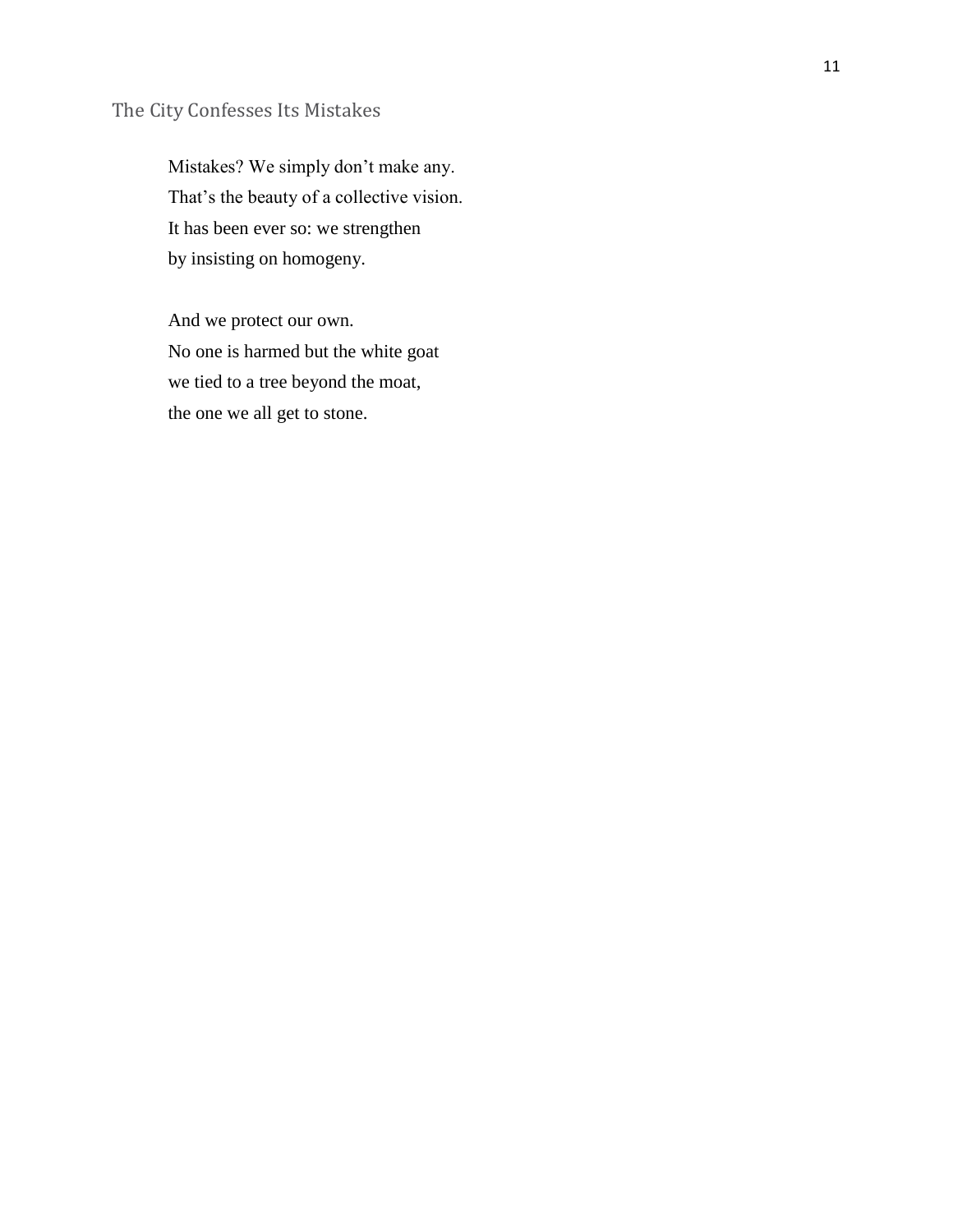<span id="page-11-0"></span>I hear *Appease Me* in the rush of air that fills the void left by catastrophe, my fear of sequels balanced by a brash belief I might prevent

a dreadful fate. The gods demand, and sometimes get, the fatted calf, the son who's reached his prime. I play the odds and offer up what's tainted, hoping half-

assed sacrifice will do: "Take my stash of disused lusts," I say, "or here, this rooster nearly pecked to death by hens, or someone else's goat, or here –

my brother's wife, who switches off between the crackpipe and the Valium, who drags her kids behind her all the way to prison. *Burn these things,*" I pray,

"*and spare the blameless ones*." The children suffer while I warm my witch's hands before the blaze. My heartstone pulls me to my knees, but it's my mouth, that knows

full well the pleasure of its spites and blames, that tastes the iron bit of my infected state, that fills with spittle, thirsty for the flames.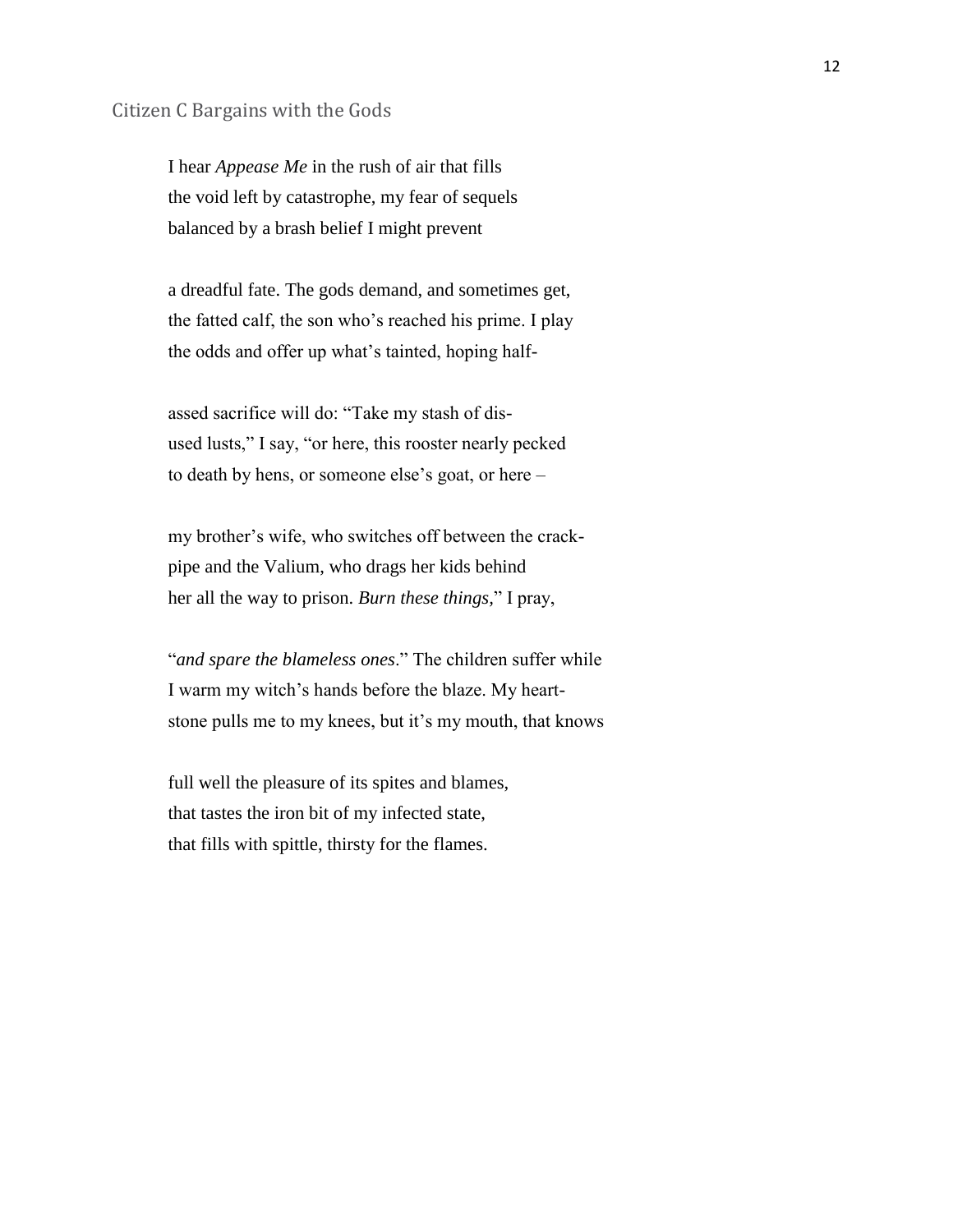### <span id="page-12-0"></span>The Virus Mimics Mistakes

Mistakes? We simply cannot make any in our amoral existence, and we cannot experience regret for shames you craft or carry,

provoked – not by us – but by your own mistaken myth that consequence can be controlled. We cannot make sense of eagerness to throw that first stone.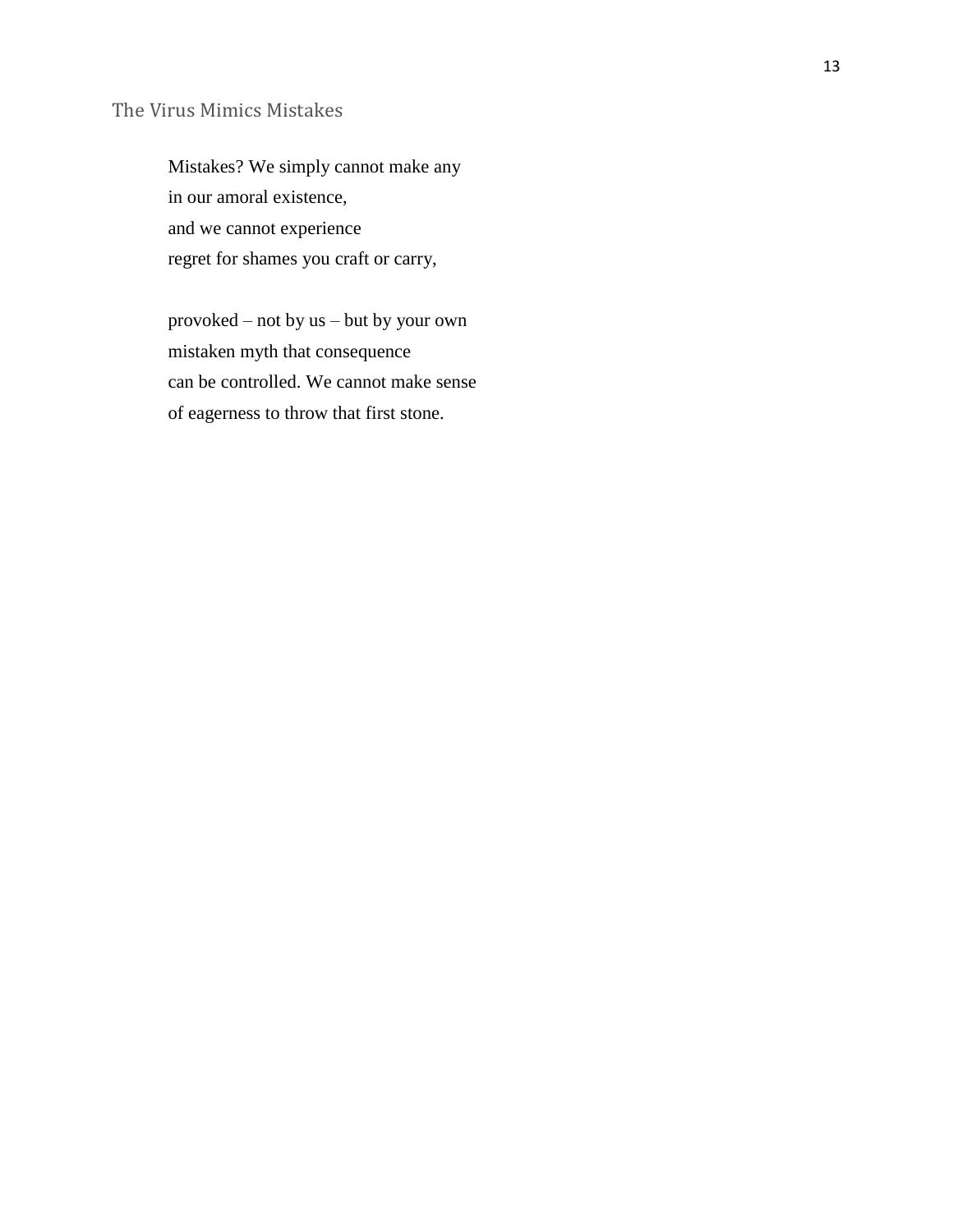#### <span id="page-13-0"></span>Citizen H loses a brother

You said whatever's sacred escapes with us—escape being sacred, elusive and pervasive, the sacred point. You said that's how water escapes –

it possesses no compression point – but our bond wouldn't seep away like water since blood is thicker than water. My blood escaped, the sticking point

between infections in our case. I shared too much with you, but we didn't stick together. You proved vulnerable, an incurable case,

and then I wore Cain's skin, refusing grief, while you played Abel, dying at my feet. The door to you locked shut. You're now my keeper, the Lord having committed me to life.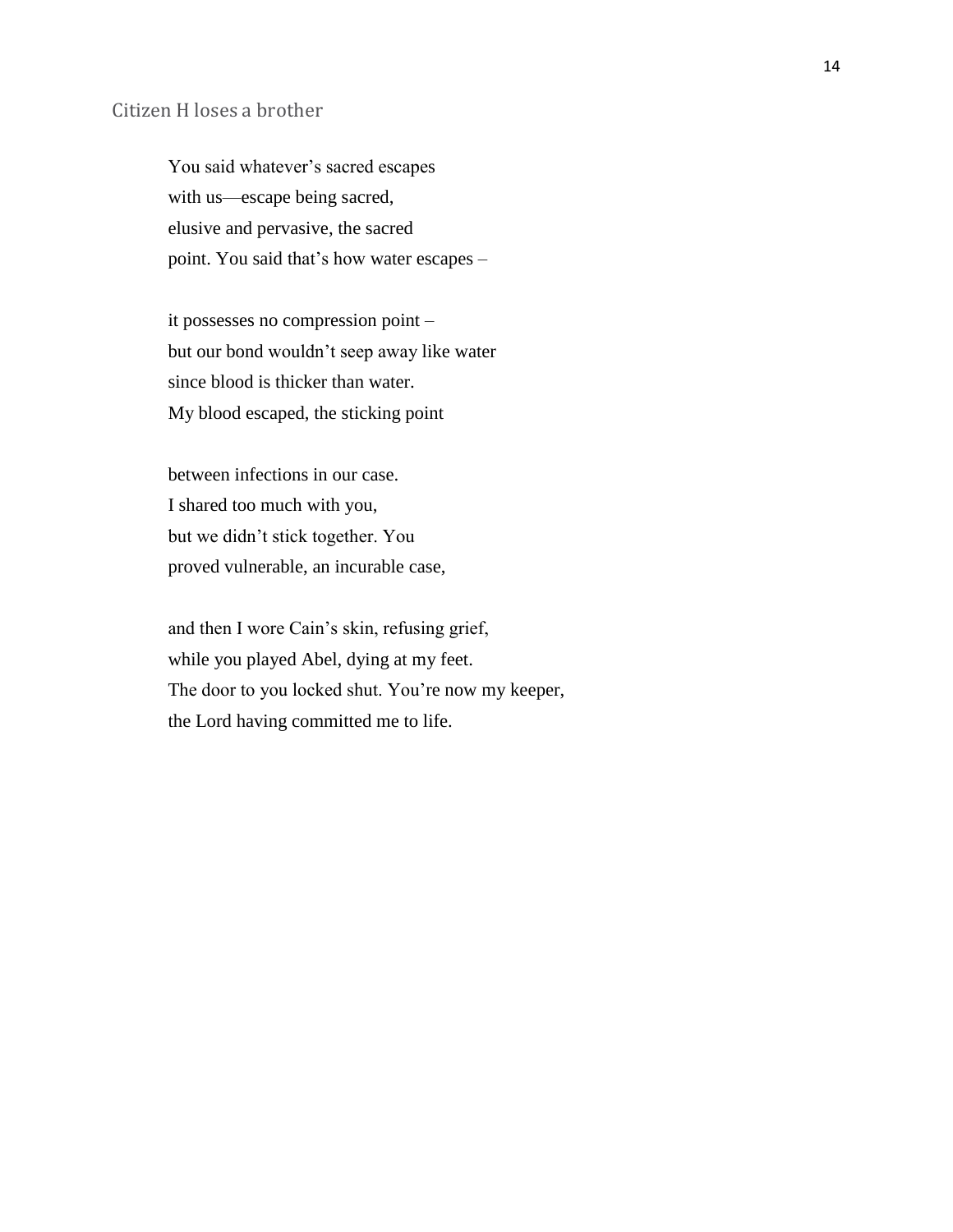#### <span id="page-14-0"></span>Viral Documentary

try

to tell us who we are our history as if we are the oppressed ones

we

will foreground your voices in our own counter

narratives of your oppression

*the wild genome was first cloned 1989 for diverse research purposes* 

*the wild virus has quite an extraordinary genetic diversity since its error-prone replication process creates so many adaptive mutations* 15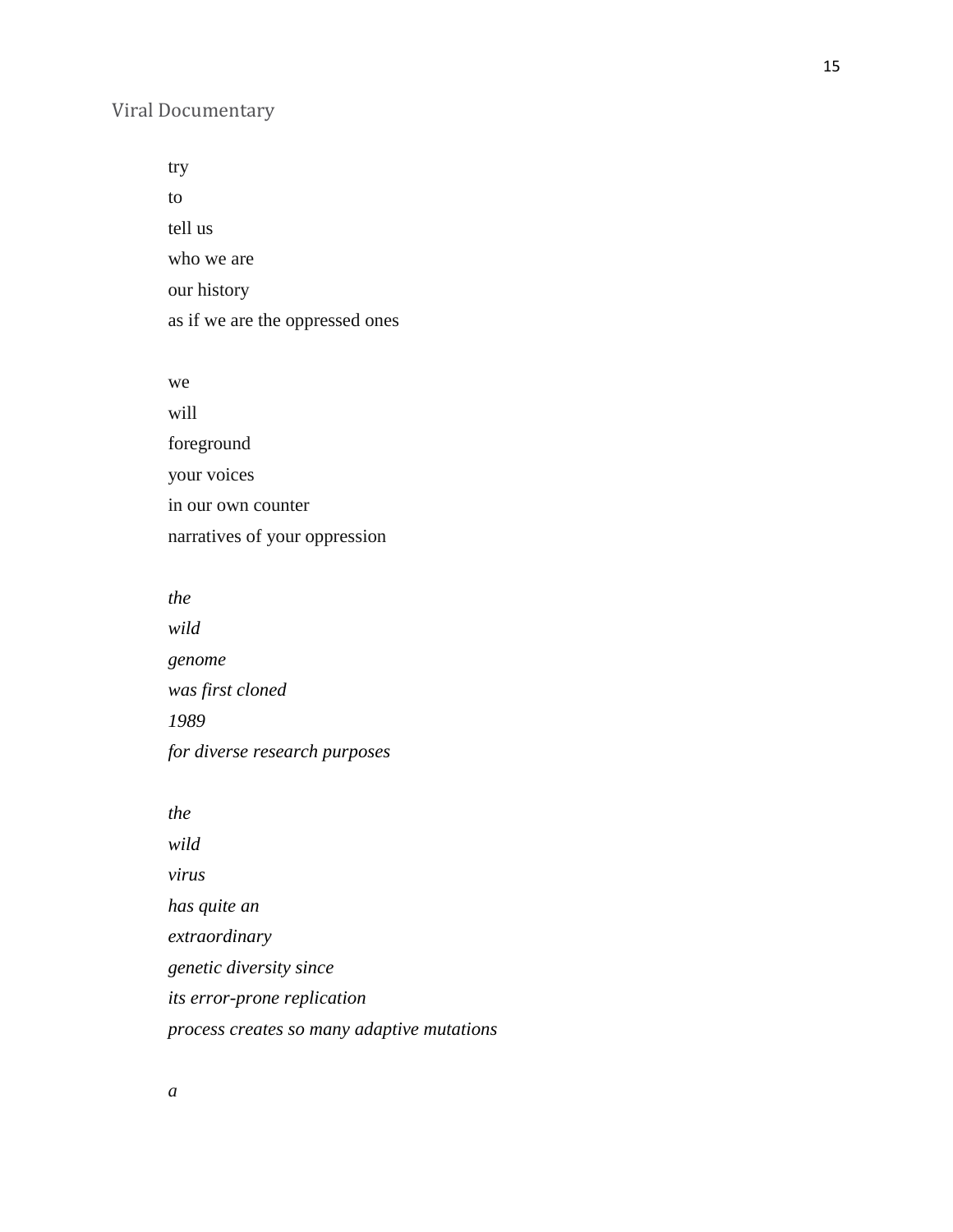*light buoyant infectious form is coated with serum beta-lipoproteins* 

*to help mask it from the host immune response but that's still an emerging concept*

*we* 

*know different genotypes will vary in their responsiveness to therapy*

*and*

*such*

*heter*

*ogeni*

*ty hinders the dev*

*elopement of vaccines since vac*

*cine antigens from multiple serotypes will prob*

*ably be necessary for global protection*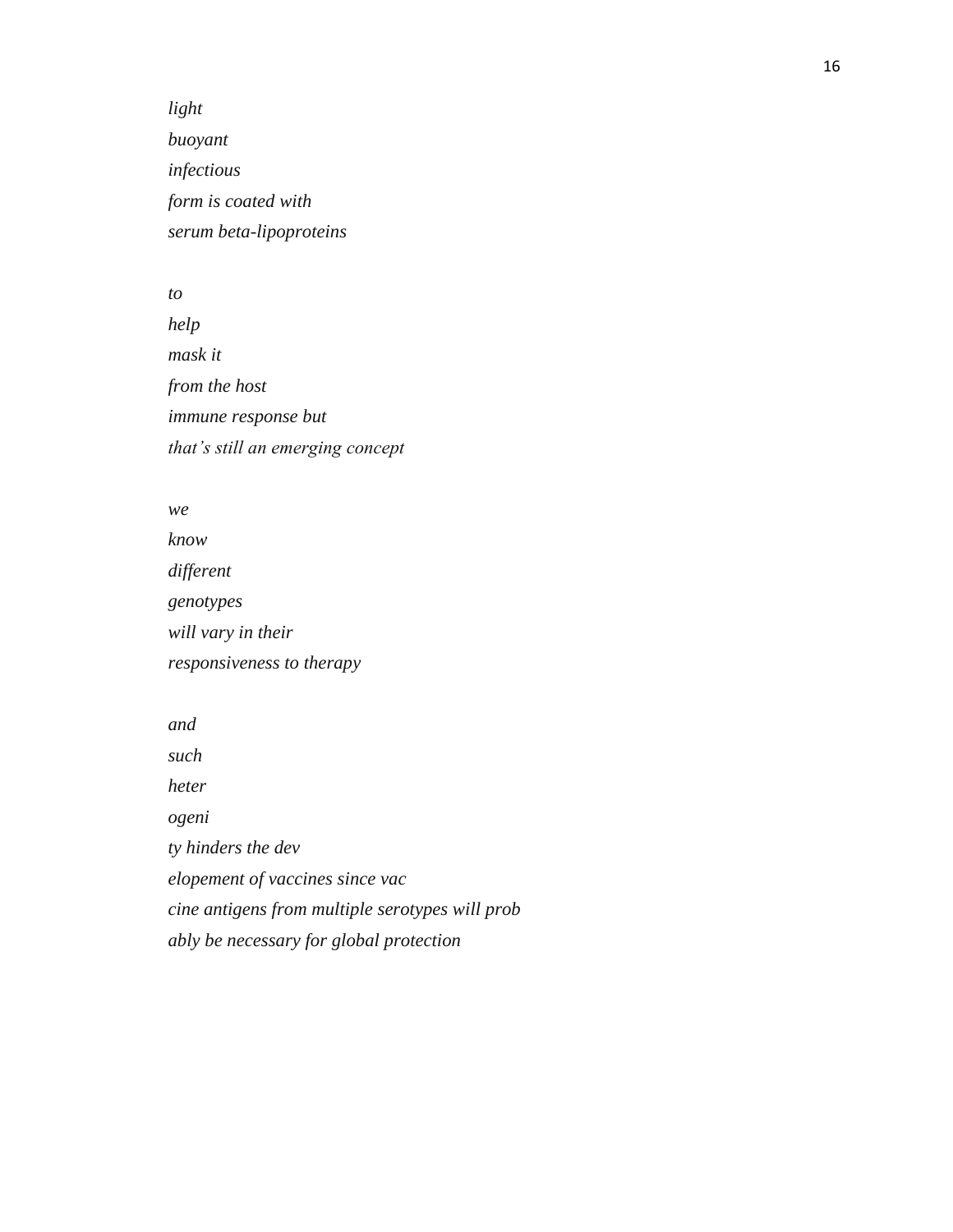## <span id="page-16-0"></span>The City's Ode to Skin

Skin, keep our people separate from each other – a helix of fallen leaves in yellow, and black, and pale, and hectic red – although we know they are the one tree's vivid myriad.

You, skin, are the canvas of their differences, the surface argument against their sameness when the tree insists on roots. Clothe them in throwaway garments. Keep us blameless.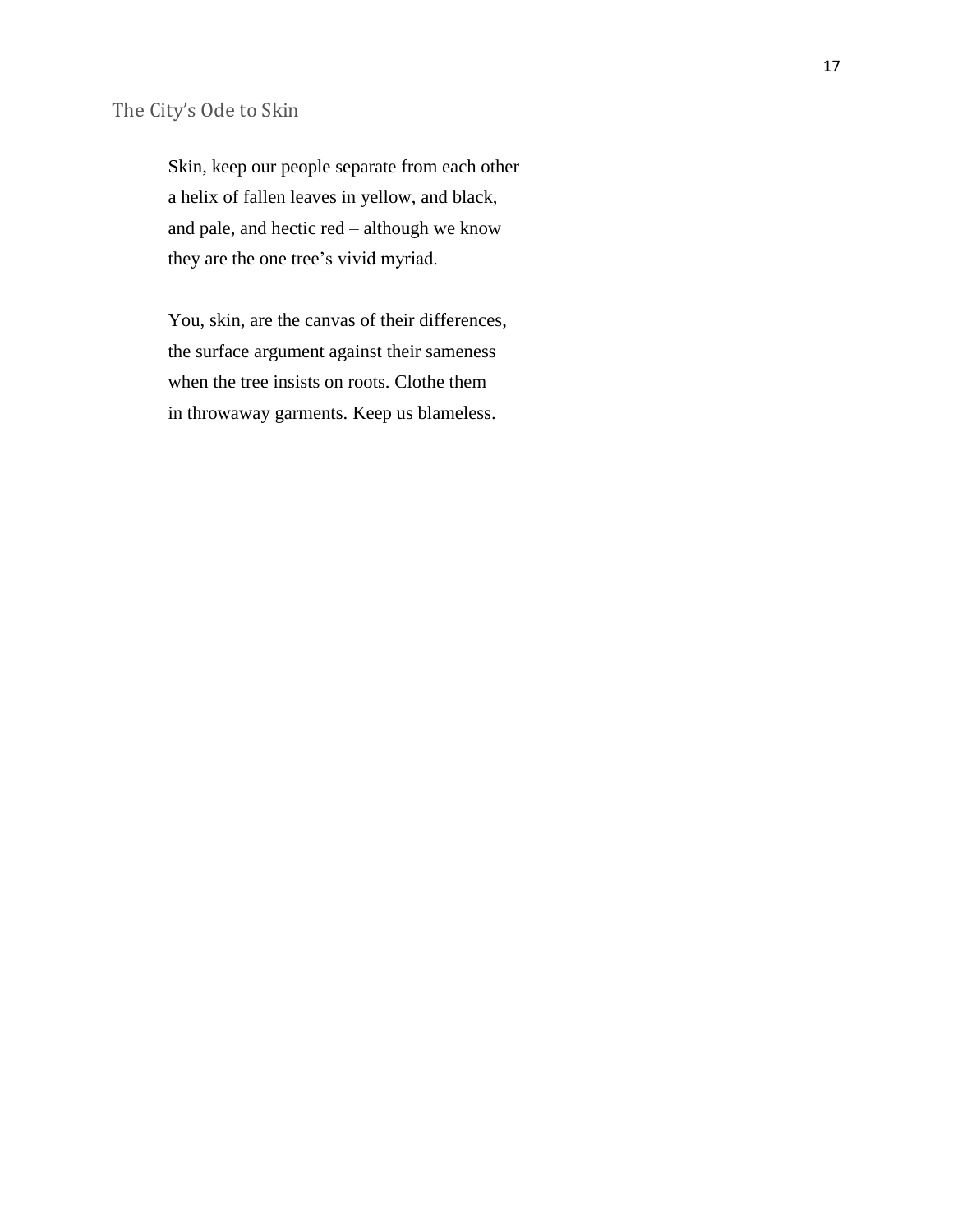<span id="page-17-0"></span>driftwood jams the riverbends as if stacked up for a bone-fire of the gods. I whisper baby's name to wake her, make her take her bottle, juice and syrup laced

with Phenobarbital to still her seizures. I love her chubby skin, like butter left in sun, if butter would not melt. She will not wake and cannot hold her head up, though

she's twelve months old, though now I see the driftwood angles up toward stars as if it points toward hope, as if it's true that God or time combines mistakes to make a thing of beauty.

I made her. I am guilty. I am thirsty. Sometimes I think a fire would be a mercy.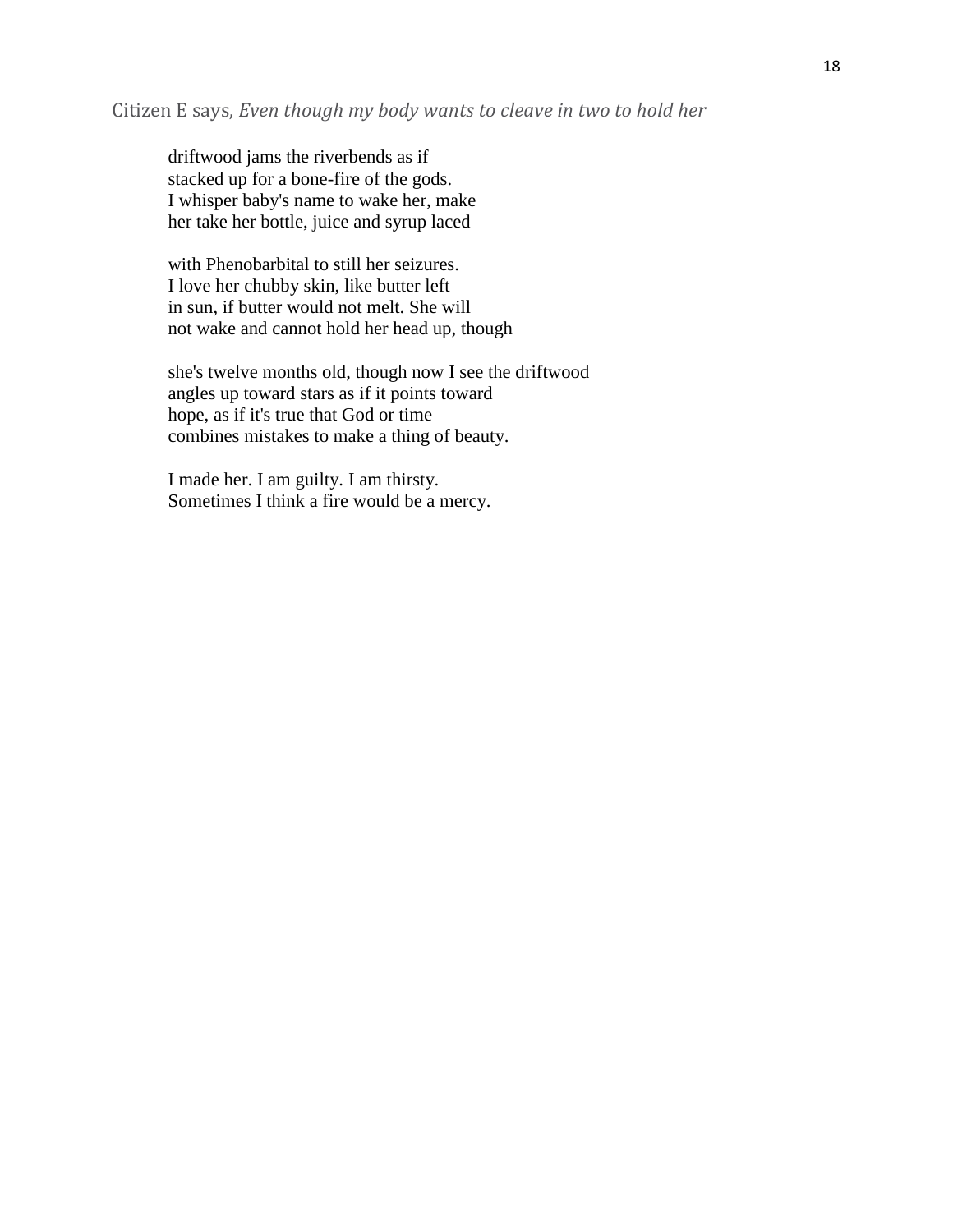## <span id="page-18-0"></span>Viral Ode to Blood

O lift us as a wave, a leaf, a conduit. Imprint us with your codes and tell us when we seem off-base in our translational

cleavage with your own proteases, and fail to yield viral proteins. Be our perfect host of red seas, parting for no genome but us.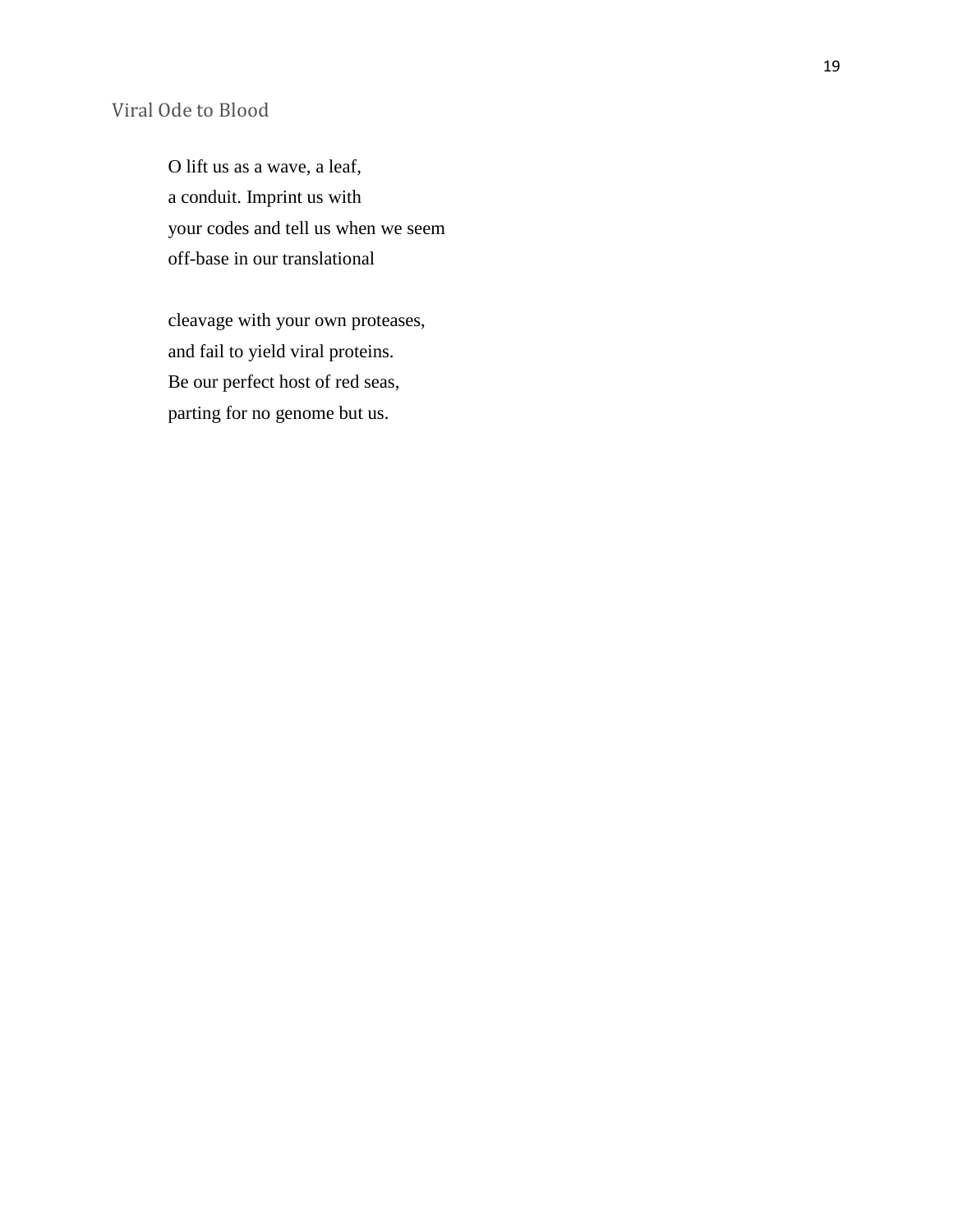<span id="page-19-0"></span>we lay on the damp sand bank of a pond and when the heat of day threatened to erase us we dove below the water's first few feet of warmth following the tethered stems of waterlilies rooted in mud we loved oblivion so much we didn't want to miss one minute of it we fought the nods our heads bobbing in their wake we swam but he went further out than i did circling the acres of the pond returning with buds of waterlilies saved from drowning i floated on my back one blossom wedged between my breasts night fell we saw the true moon float on the pond's surface a disk rooted in deep water its appearance in the sky a mere reflection we were raised by strangers and we had no blood kin we heard oblivion calling from our veins we looked for more we scored he fixed me and then he fixed himself near dawn we fell asleep near waves his sex slipped like the lily bud inside my sex that opened the lilies browned and rotted on my window sill we fell apart but still he stays inside me like a pulse of sand and pond and blossoming the virus blossoms 'til we die i was like him when we lived like waterlilies both spawned and drowned by where deep night is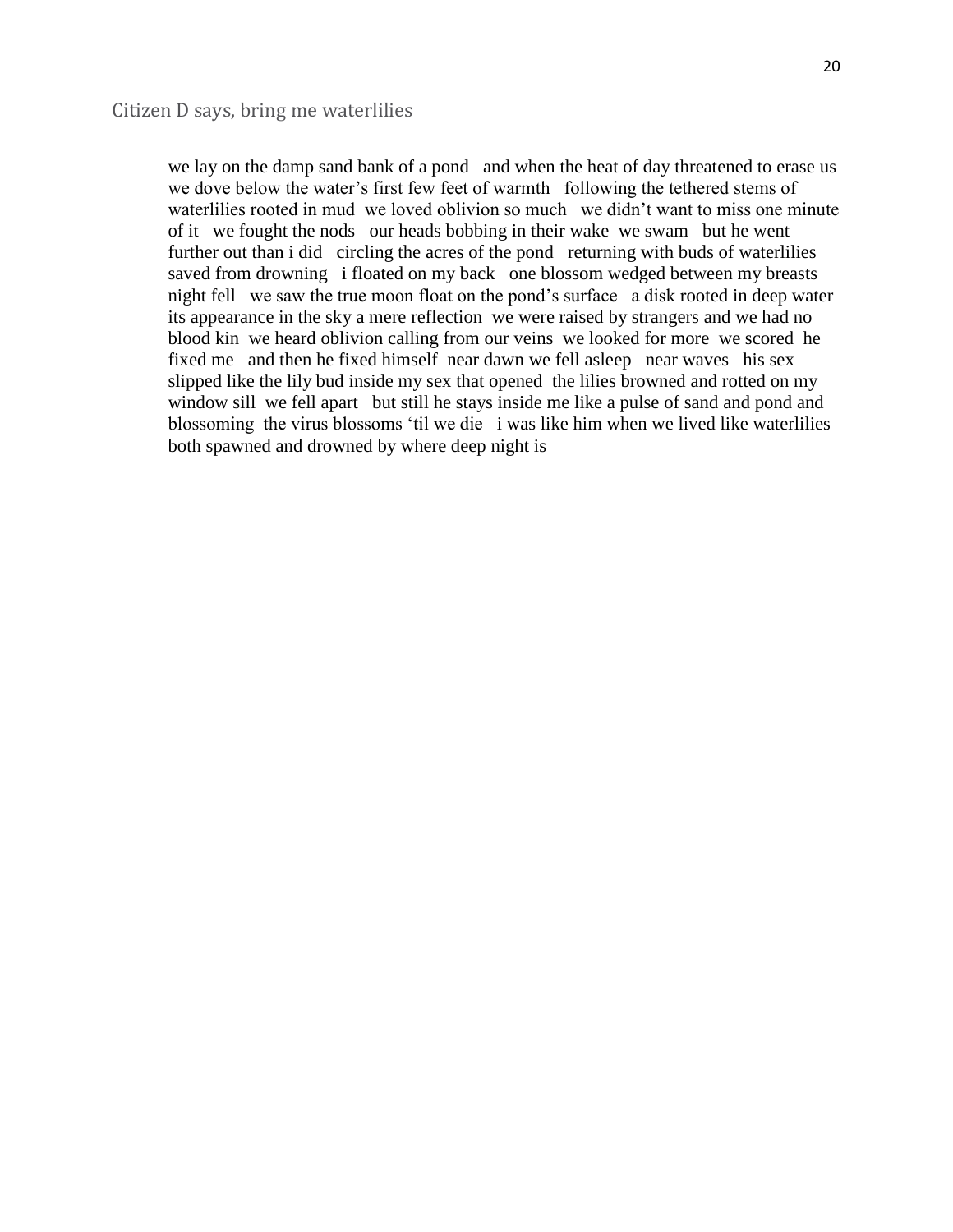#### <span id="page-20-0"></span>The City Divides the Citizens

For the pool of innocent victims, like you, we built this pool. You were infected through no fault

of your own, back when only the virus knew it existed. Some of you were only children. Swim

with those like you, who took the transfusions, and with those guilty of only minor carelessness,

the health care workers whose fingers slipped against infected needles that pricked like spindles.

Swim in our clear water, with the blue buoys and the white life-rings. We promise you can sleep and not drown.

We promise you a pool of innocent victims means a pool of guilty victims, since it is

*immoral to teach people how to avoid a disease transmitted by something they should not* 

*have been doing in the first place.* You people swimming in that hole on the outskirts of town,

paddling through the flotsam of floating needles, crack pipes, and semen, lost jobs, and stagnant regrets,

You made that pool. Now swim in it.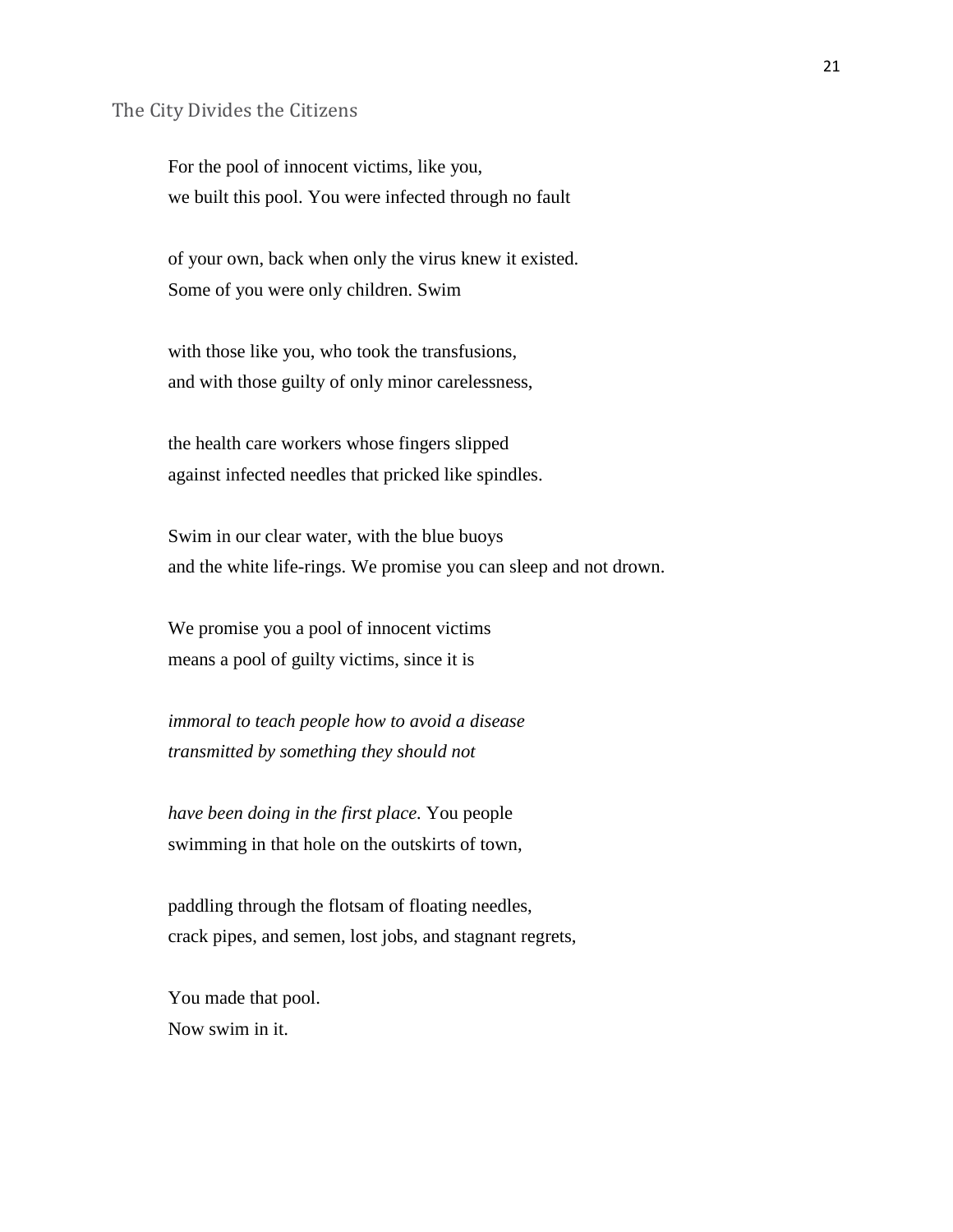## <span id="page-21-0"></span>The Citizens Speak to the City

Think of us as fishes, split off from the school, and love us now.

If not, only winter waits. If not winter, winter's grave. If not winter's grave,

winter's grave windowpane: a pond's thick glaze from which our million fish-eyes stare, frozen and unblinking,

up at you, our unteachable sun.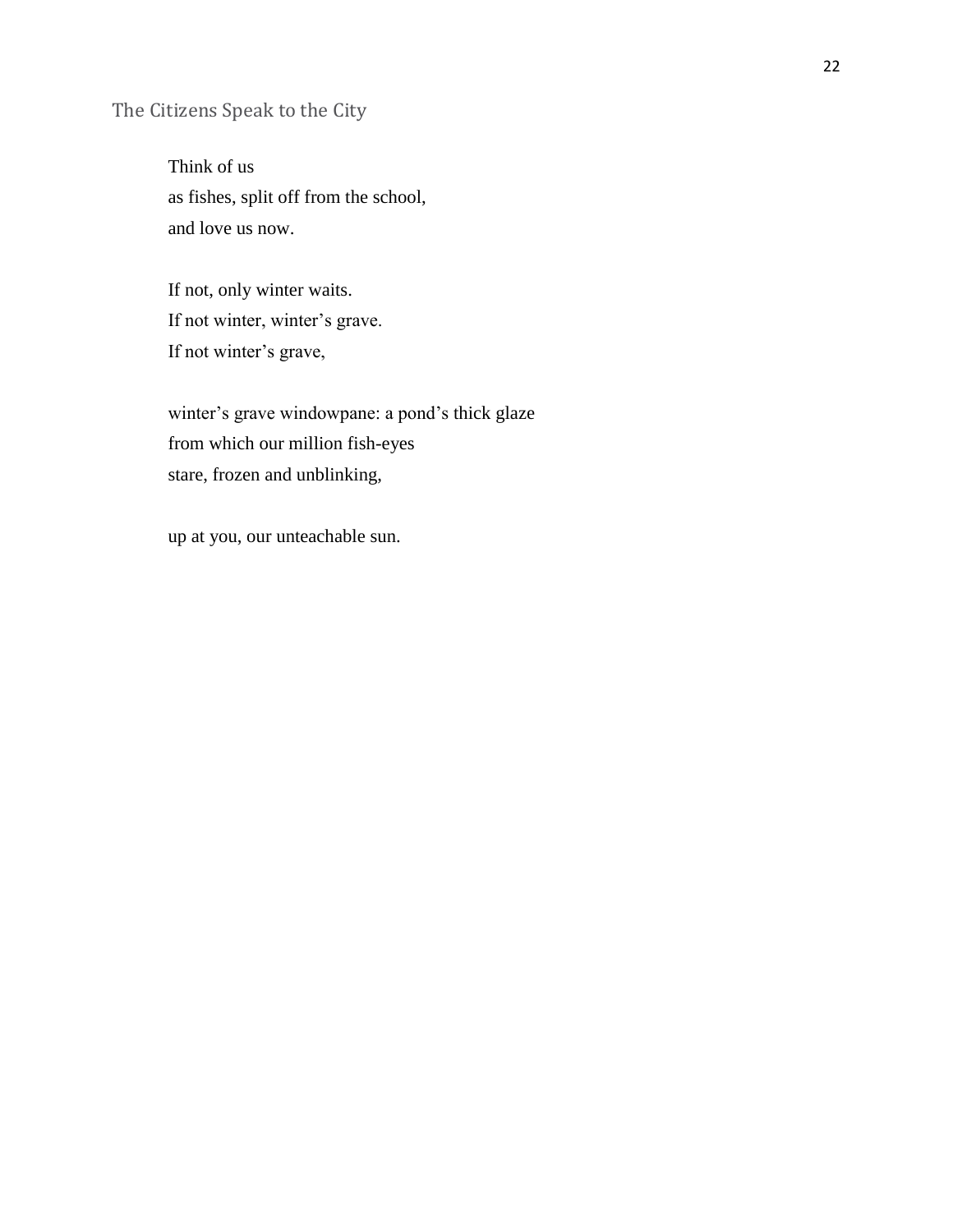<span id="page-22-0"></span>Spring tides wash out wrinkles in the Dead Creek's banks, but I'm past wishing for a cure for creases on my face. It's me and my disease out here; we wait for passing gifts that seem consistent with infirmity. This spiky branch of beach rose winter cast to sea-- a typical calamity will do. The creek has swept it back to land. Collage is what the old are good at, after all; we twist what's new with dried regrets. This rose branch, brined by tides, has kept some hips; I'll jam it in this vase with redbud tips.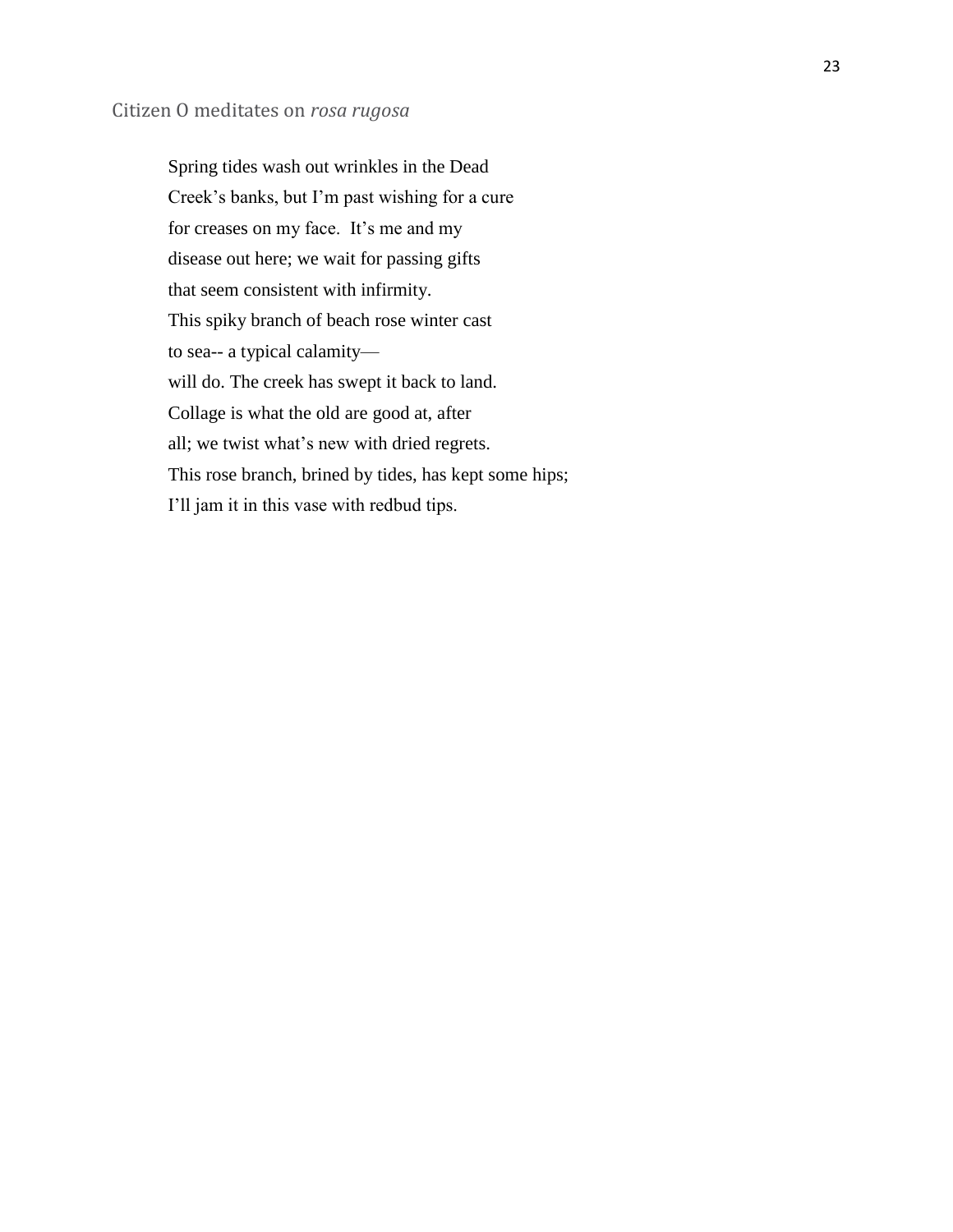#### <span id="page-23-0"></span>The Virus Questions the Citizens

why do you praise your fixed individual nature when to be fixed means you were once flawed indivisible as if your body

does not long to fix to others in its lust for fusion as if your flesh is not divisible by death's decay how can you count

us as the invaders uncountable points in the vast, unaccountable galaxy of your body as if you alone are

one distinct rather than another point of uncountable life in one more spiraling unaccountable spangled universe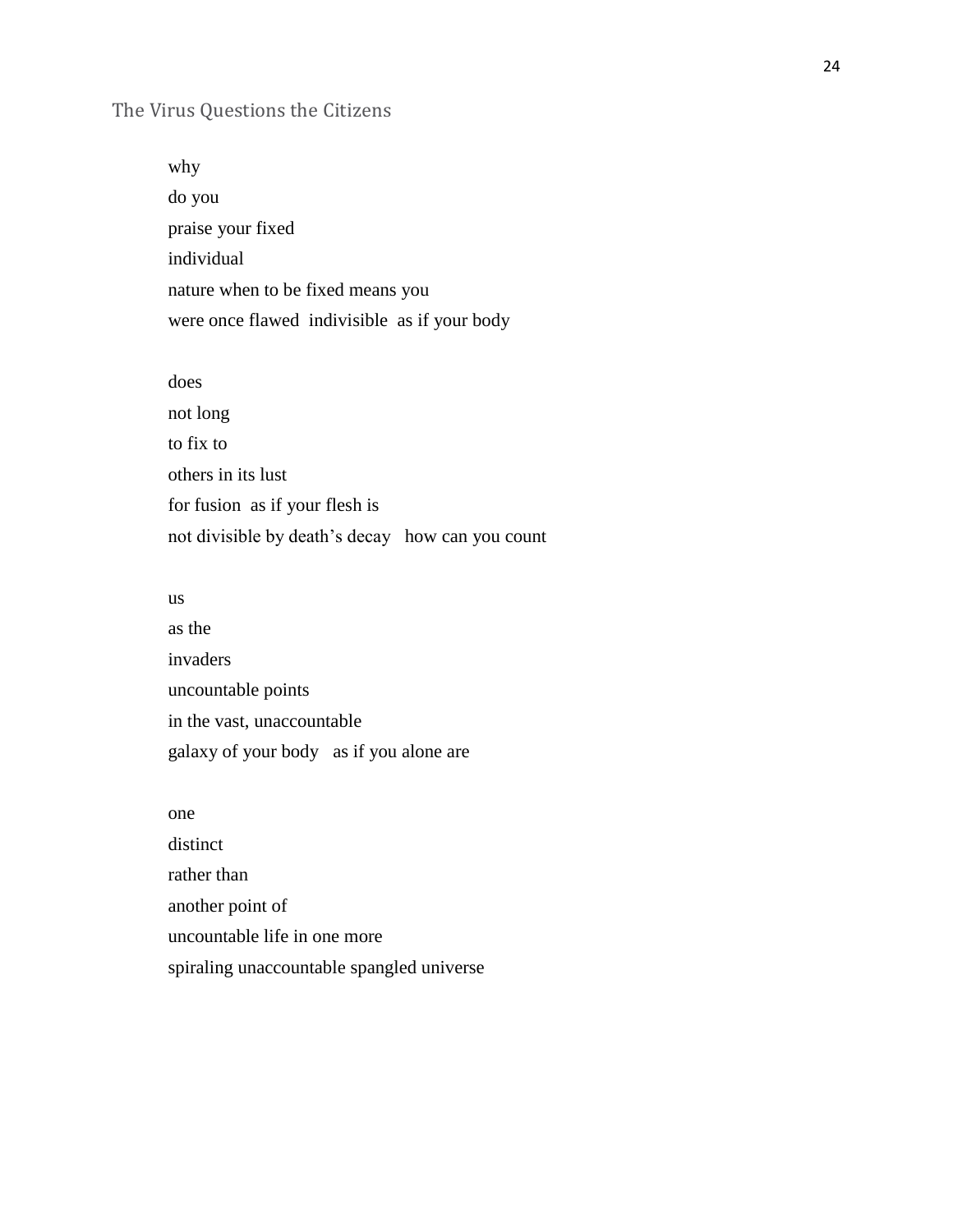<span id="page-24-0"></span>The earthworms burrowed out from thawing slop last week to bask in hundreds on the asphalt, converging where the sun's warmth stuck like fault. Then night dropped down to slay them where they lay unthinking, wet, and glistening under stars. The cold night and its shining captain, frost, arrested them until they lay quite stiff. Their worm-slime crystallized, as white as salt.

This morning, light advances west again, a cinematic wave of cavalry to rescue the lucky few who have survived. These writhe inside their rime chrysalides, then wriggle out, as if the night, the ice held no dominion over them. As if.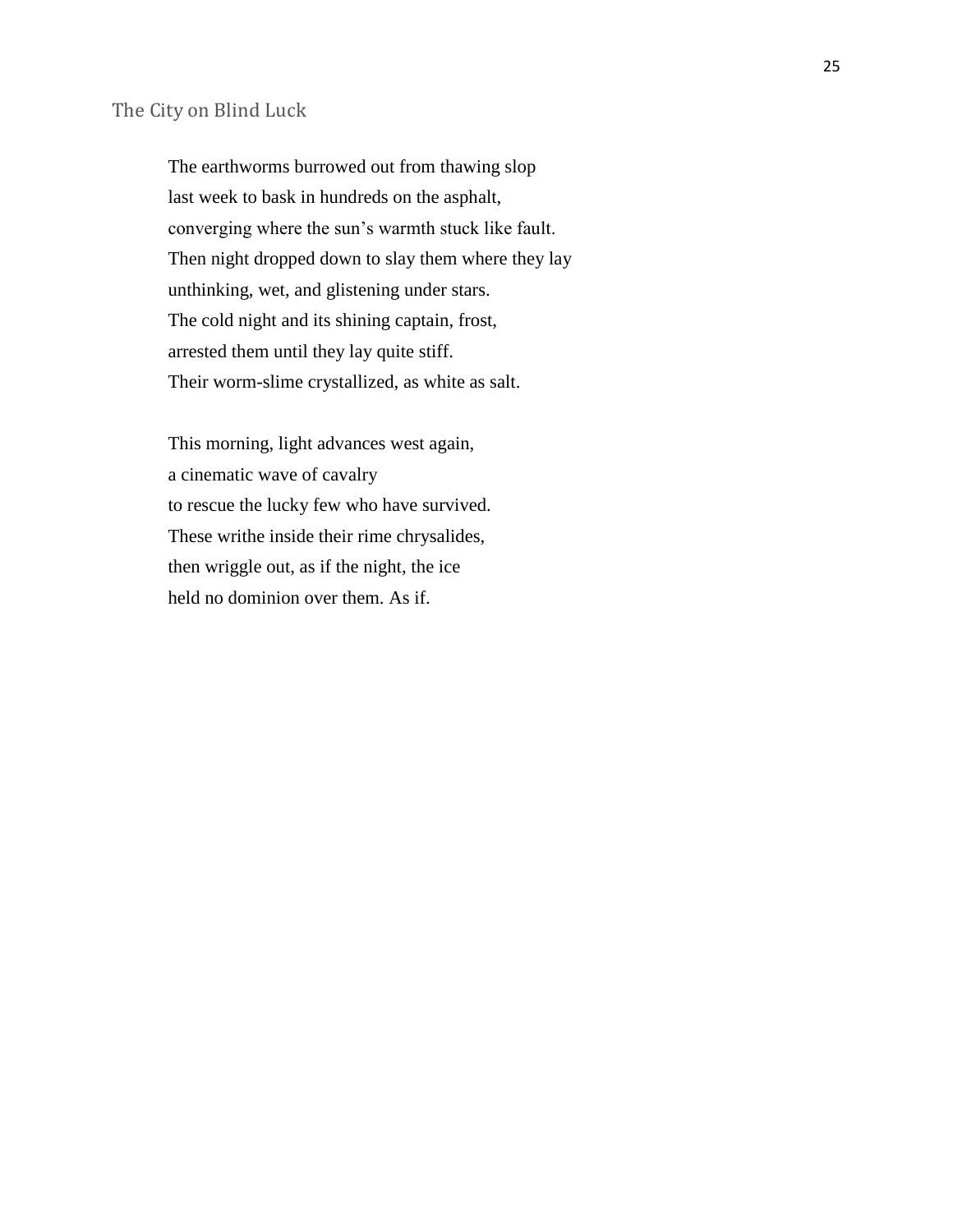<span id="page-25-0"></span>Palmetto shadows sway outside the window near my bed. The sun goes down and Ann, the nurse from hospice, unexpectedly a friend because she'd been a dope fiend too (I knew her from a Monday meeting), cuts the light on. Then it's me in that window, propped up on pillows, staring like a mangy possum from an unchecked trap. I haven't said a word in weeks, but now I hiss and moan, and she reminds me I've been whittled down, once a man of six foot four, my solid chest a place where men and women both had laid their heads. I held people up – the good way – assuring them their fucked-up shames would fade like mine did – and the world pulsed with light those times, the shadow light that brightens now to fade what colors of my shames can make me. Ann reaches in and pries the spring trap open, until I'm clear, until I say *come take me.*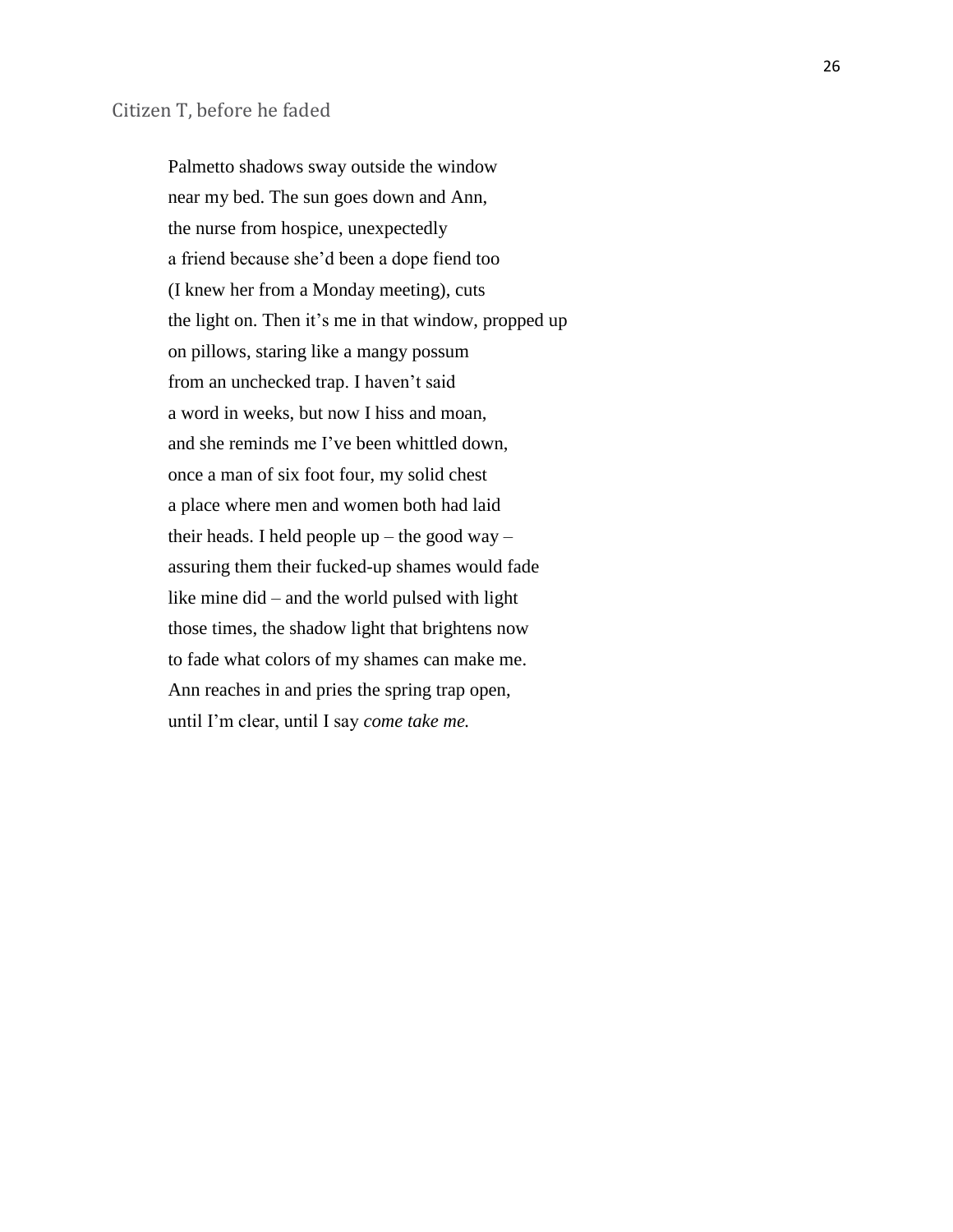<span id="page-26-0"></span>Because we are alike – both women scorned, defined by our mistakes, and women whose mistakes hurt others, whose otherness has turned us speechless – we know the story's other side:

God made the jar. He filled it. Then, he lied: *It's full of gifts for all mankind. Good news!* And you, in innocence, believed. You pried it open. A host of miseries unfurled

before you slammed it shut with Hope inside, a doughy, unarmed caterpillar curled beneath the lip. Pandora, my body is what I opened. Disease is what I spread. I shut

my mouth and chew on hope. It's not about to grow its wings. I cannot spit it out.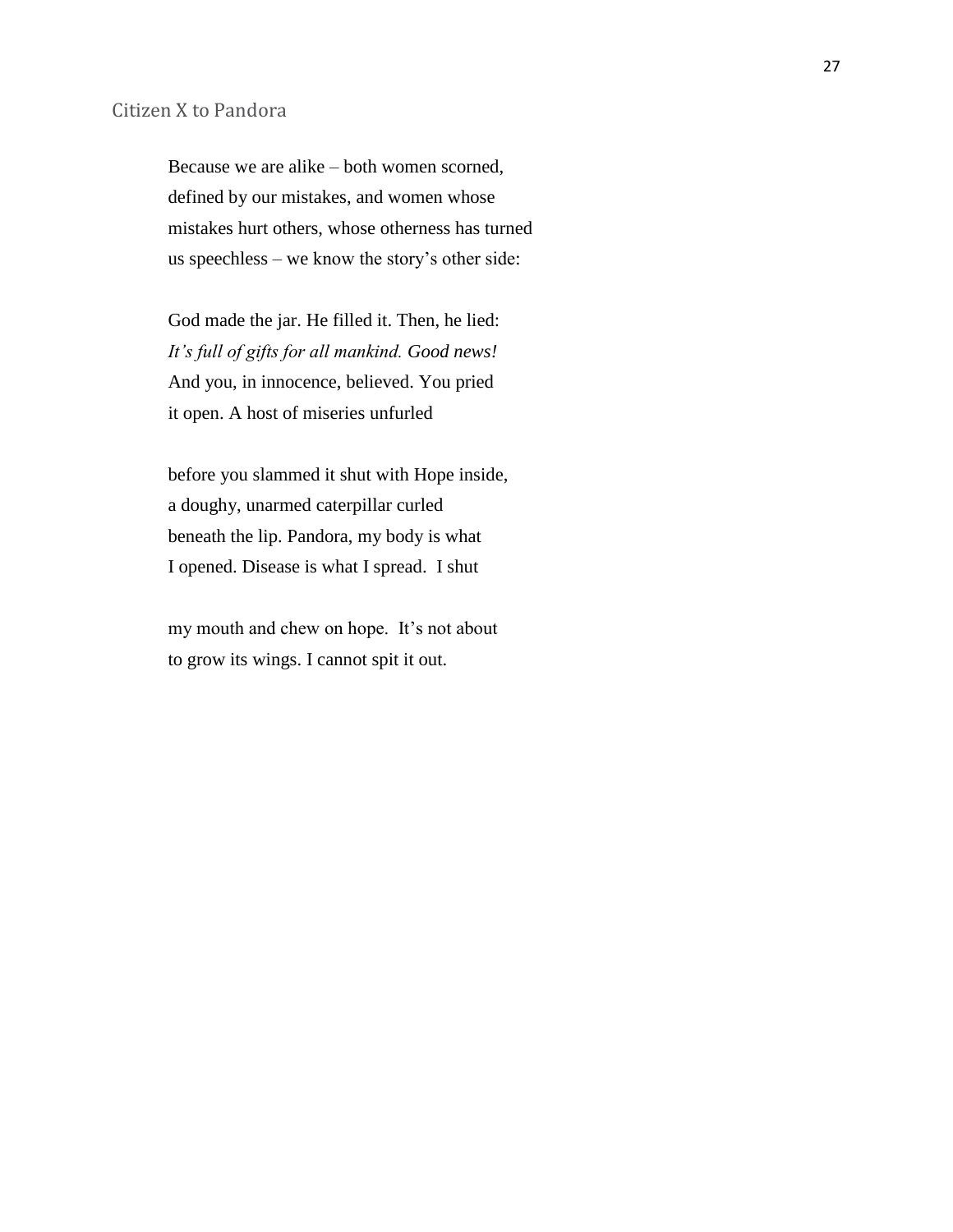<span id="page-27-0"></span>The City Hears Bachman's Warbler

Extinct for decades due to habitat destruction, only fools held out hope – then we, ourselves, overheard a mockingbird, repeating Bachman's Warbler's song, a thrilling, zeeping trill – so which would be the greater miracle – survival of a fragile species, or survival of its common song? And does the question mean that we grow equal to such purpose - to keep on singing once the singer's gone?